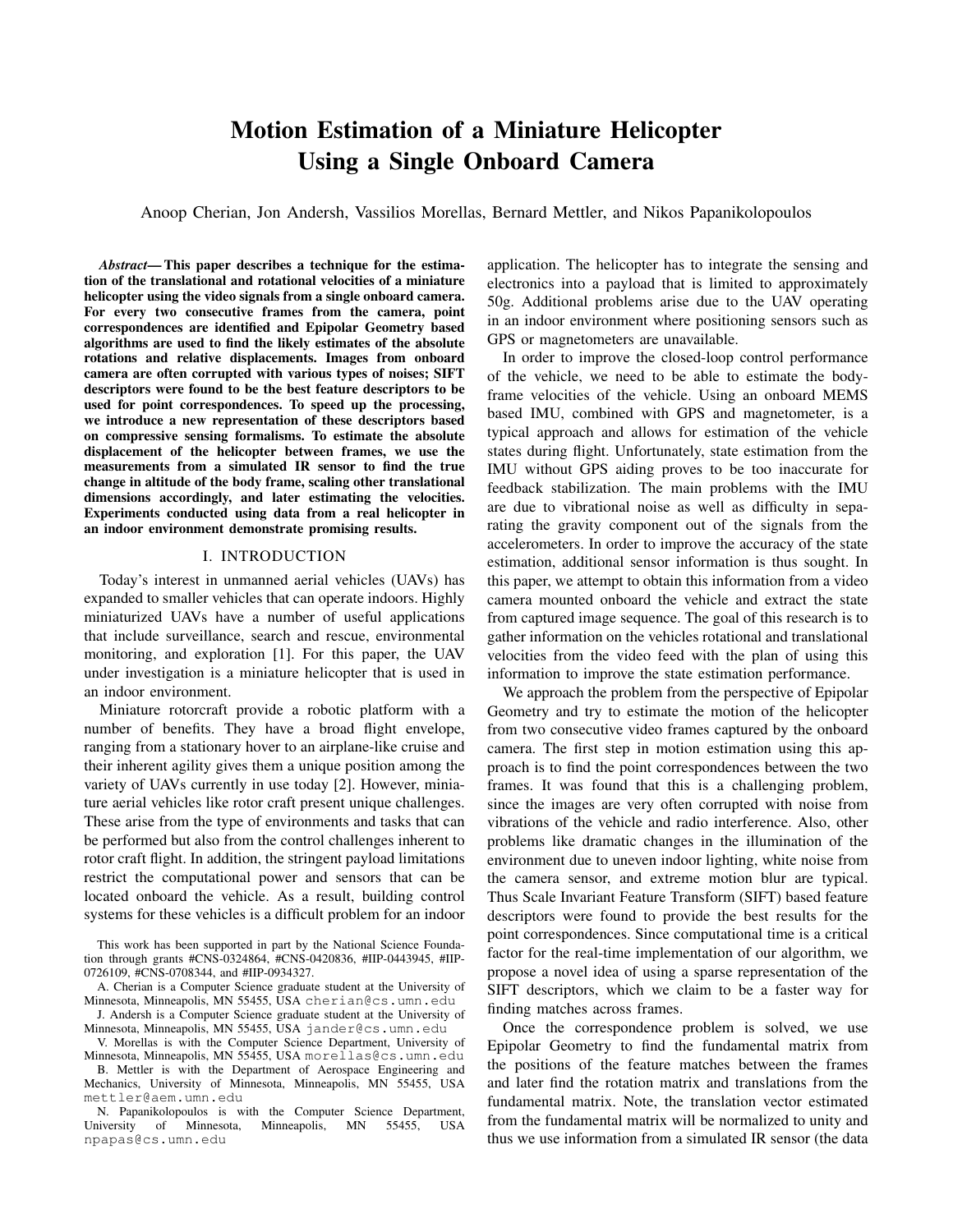is actually derived from a motion tracking system for the experiments in the current paper, corrupted with Gaussian noise), to give us an estimate of the actual difference in the altitude of the helicopter.

To begin, the paper provides related literature about the problem in section II. The hardware and software that make up the experimental lab environment is discussed in section III. An overview of our algorithm and details of the individual components in it are provided in section IV and its subsections. Section V describes the computation of the absolute displacement and the velocities, section VI shows results of the the experiments. Section VII provides concluding remarks.

# II. RELATED WORK

Vision based techniques for robot motion estimation and control have been researched extensively over the past few decades. Survey on some of the well-known techniques can be seen in [3]. Estimation of the state and motion of aerial vehicles is a more challenging problem due to the extremely dynamic environment and more degrees of freedom (6- DOF). Monocular camera-based state estimation techniques for aerial vehicles fall under one of the following two major categories: i) optical flow based methods [4], [5], and ii) multi view geometric approaches. Flow based methods often suffer from noise in the environment, which deters their use here. Multi view geometry based approaches have been used extensively in the area of structure from motion. [6] provides a detailed survey of the well-known techniques with their applications. But their usage to state estimation for aerial vehicles has been more or less restricted to motion control for landing [7], where the landing site is assumed to be planar and thus the points of interest form a strict homography between consecutive images.

A closely related approach to ours is [8], with an application to space-craft motion estimation for landing. Though the approaches are similar, the paper considers images from a downward looking camera which poses a different set of challenges. The difference arises due to the fact that the structure of the scene is very similar from frame to frame (due to downward looking camera), while in the approach discussed in this paper, the camera looks forward and the scene it observes can change significantly in short periods of time.

# III. EXPERIMENTAL ARCHITECTURE

The Interactive Guidance and Control Lab at the University of Minnesota provides an indoor environment for conducting experimental work with miniature rotorcraft [9]. In the lab, small off-the-shelf mini helicopters are used for research into a number of areas that include modeling, control, state estimation, path planning, computer vision, and teleoperation. The rest of this section will discuss the helicopter platform, the camera, and the components that are used for experimentation in the lab environment.

#### *A. Helicopter*

The vehicle used in this work is based on the Blade CX2 helicopter from E-Flite. It is a coaxial helicopter with a rotor diameter of 34.5 cm, a height of 18.3 cm, and weighs approximately 220g (with battery). Fig. 1 shows the helicopter with a video camera mounted. The white markers are reflective tape used to help the Vicon tracking system locate the helicopter.



Fig. 1. Helicopter platform showing the onboard camera and reflective markers used for tracking.

As we move forward, we will need to test the algorithms on a platform that has additional sensing and processing. For this future work, a robotic platform has been developed that has the necessary capabilities. This platform can be outfitted to include various sensor configurations that can include an IMU, camera, ultrasonic range finder, and infrared proximity sensors. The onboard processing is done using a Gumstix Verdex board that allows for hardware interfacing and includes a wifi daughter card. For more details on the platform see [10].

## *B. Camera*

The camera mounted onboard the helicopter is the Eyecam 2.4GHz Color Micro Wireless Video Camera System. The Eyecam is a color CMOS camera that generates NTSC video with 250K pixels. The camera transmits the video using a set frequency in the 2.4 GHz spectrum with the receiver being tunable to select the correct channel. Example images captured from the onboard camera are shown in Fig. 2.



Fig. 2. Images from the onboard camera.

## *C. Lab Systems*

To determine the position and orientation of the helicopter during test flights in the lab, a Vicon motion tracking system is used. The Vicon system and video from the onboard camera are integrated into lab's software architecture. The software includes a Linux based system for running real time experiments, logging data, and interfacing the input and output from RC controllers. As part of the architecture, software modules have been written to read Vicon data, output control signals to the helicopter, read manual control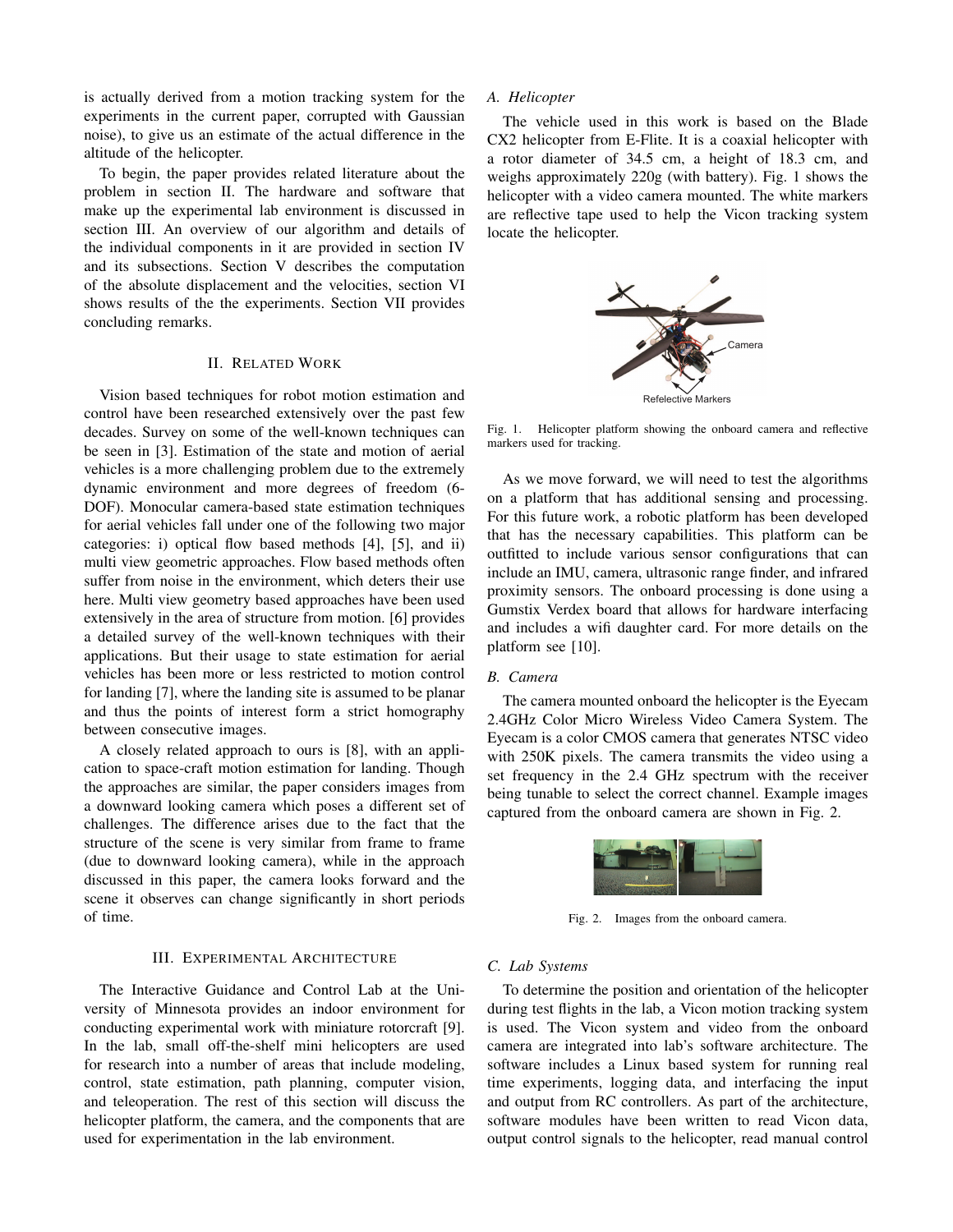inputs, read data from onboard sensors, capture video, run control loops, and log data. To identify the helicopter, retroreflective spherical markers are placed on the vehicle to form a pattern that can be uniquely identified. Once the ViconIQ software has identified the helicopter as an object, the position and orientation information can be streamed over a network connection to control or monitoring systems. The system is capable of providing the vehicle's 6 DOF motion in real time with a tracking accuracy of approximately 0.02 pixels which corresponds to sub-millimiter accuracy in the experimental space. For the experiments in this paper, data sets were collected at 50 Hz and contained information on the helicopters position, orientation, time stamp, and operator control signals. In addition, images from the onboard camera were captured at 5 Hz and stored in files with the time stamp embedded in the file name.

### *D. Estimation and Control*

In the lab, closed-loop control experiments are currently conducted using readings from the Vicon system as the feedback source. The dynamic control is used to modify the helicopter flying qualities such as stability or control sensitivity in order to make the task easier for the human operator. Through experimentation we have found that doing state estimation using only an onboard IMU does not provide reliable results for closed loop control. To help compensate for the short comings of the IMU, we envision a scenario similar to the one shown in Fig. 3. By using both a camera and IMU as part of the state estimation process we hope to achieve results that are better than either sensor could provide individually.



Fig. 3. Block diagram showing state estimation using an IMU, camera, and range sensor.

# IV. APPROACH

In this section, we consider the problem of estimating the motion parameters of the UAV from images captured using the onboard camera. Fig. 4 shows an outline of the procedure.

First, we build the point correspondences between two consecutive frames captured by the onboard camera. The point correspondences are then used to find the fundamental matrix using the epipolar geometric constraint. The fundamental matrix is decomposed into the translation vector and rotation matrix. Finally the readings from the altimeter is used to scale the translation vector appropriately. In the following sections, each of these steps is explained in detail.



Fig. 4. Motion estimation algorithm outline.

## *A. Feature Vectors*

The first step in any algorithm using two view geometry is the establishment of feature correspondences between the images. The correspondences can be established using a variety of features, like Harris-Corner descriptors [11], Affine invariant descriptors [12], etc. Considering the extremely noisy scenario at our disposal and the high accuracy requirement for the correspondences as discussed in the previous section, we chose to use the SIFT descriptors [13]. SIFT descriptors are 128 dimensional vectors and have been proven to be robust to affine transformations, noise, minor changes in viewpoint and illumination in the images. On the negative side, they are computationally expensive in both generating the descriptors and matching them. Thus they have rarely been used in real time applications. In this paper, we introduce a novel representation of these descriptors in a sparse basis using compressive sampling formalisms, which make them more tractable in matching across images . In the next few subsections, we introduce the compressive sensing ideas, and the unique representation we propose for these descriptors.

## *B. Sparse SIFT Representation*

The basic motivation for the sparse representation of SIFT comes from compressed sensing. Compressive sensing suggests that if a given signal is dense in a basis, then there should exist an incoherent over-complete basis where the signal will be sparse [14]. For example, a given signal that is dense in the time domain, will have a sparse representation in the frequency domain. It was seen from the analysis of the structure of the SIFT descriptors that it is almost always dense when seen as a time domain signal of 128 time steps (see Fig. 5), which motivated us to seek a sparsity representation of it in an over complete basis where only a few of the new basis vectors might be needed to represent the original descriptor. Finding an incoherent sparse basis is not easy and thus we used the dictionary learning methods suggested in [15].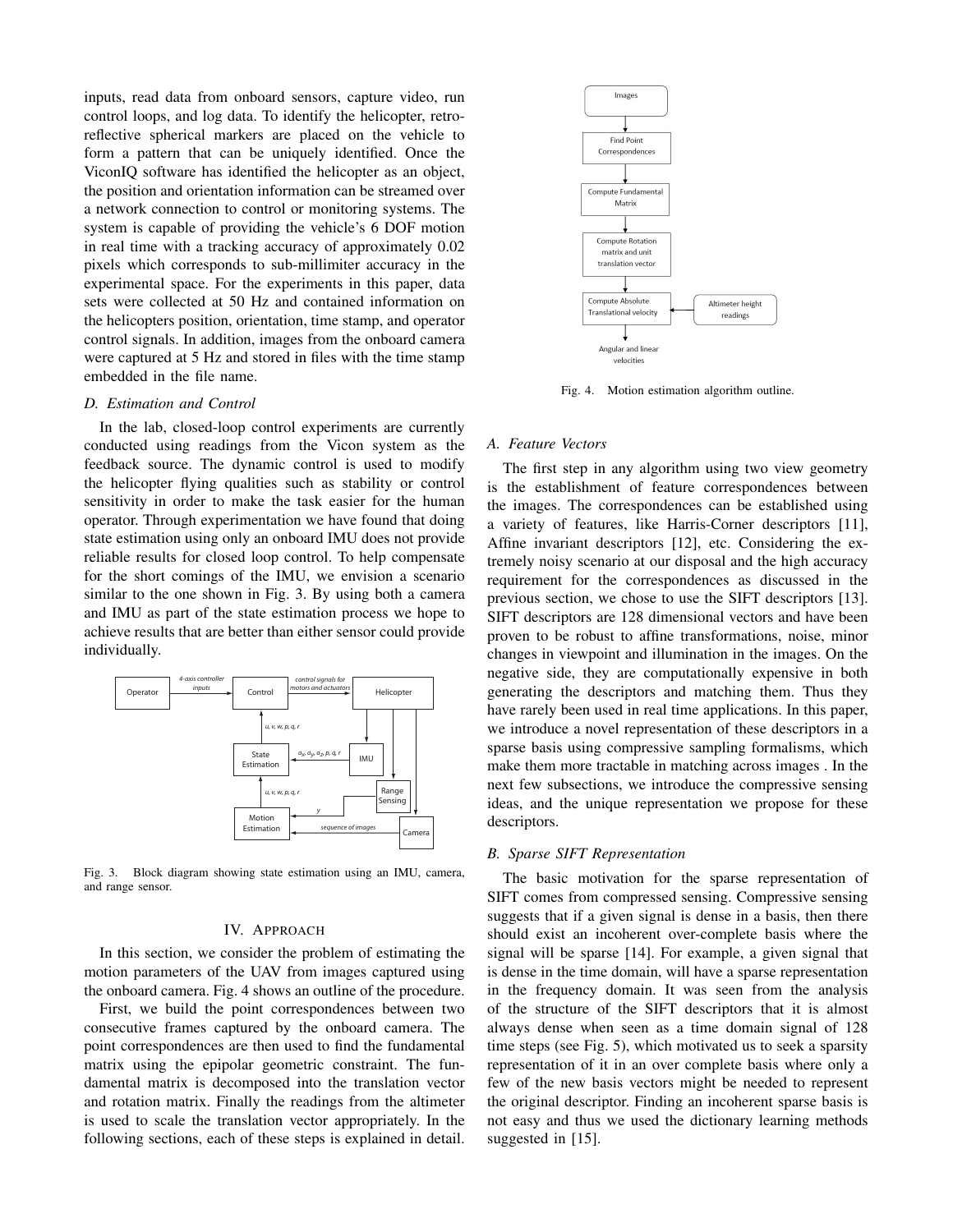Given a large corpus of 128D SIFT descriptors  $S =$  $s_1, s_2, \ldots, s_n$  created from a random image set, we seek to find a sparse representation of each of these descriptors as a linear combination of N (> 128) basis vectors  $b^i \epsilon R^{128}$  such that,

$$
s^i \approx \sum_{j=1}^N b_j a_j^i = B a^i \tag{1}
$$

where B is the matrix with  $b_j$  as columns and  $a^i \in R^N$  is a sparse vector of weights. To find the optimal basis  $B$ , we solve a nonlinear optimization problem formulated in [15] over the corpus of descriptors mentioned previously:

$$
\min_{b,a} \sum_{i} \|s^{i} - \sum_{j} a_{j}^{i} b_{j}\|_{2}^{2} + \beta \|a^{i}\|_{1}
$$
\n
$$
s.t. \|b_{j}\|_{2} \leq 1, \ \forall \ j \in \{1, ..., n\}
$$
\n(2)

The objective function in Eq. 2 balances two terms: (i) the quadratic term minimizes the  $L_2$  error between the sparse representation and the original descriptor and (ii) the  $L_1$ minimization term imposes the basis activation vector  $a^i$  to be sparse. The parameter  $\beta$  regularizes the penalty imposed by the  $L_1$  constraint. The problem is convex in either  $b^i$  or  $a^i$  separately and thus can be solved alternately using the methods suggested in [15]. Once a sparse basis  $B$  is learned for the SIFT descriptors, we can use the following equation to find a sparse activation set  $f$  given a descriptor  $p$ ,

$$
\min_{f} \|p - \sum_{j} f_j b_j\|_2^2 + \beta \|f\|_1
$$
 (3)

The error in the original SIFT descriptor and the one approximated using the sparse basis is decided by the number of basis vectors in the dictionary and the regularization term  $\beta$  used in the Eq. 3. The larger the number of basis vectors N, the more the sparsity and lesser the error. Similarly, the smaller the value of  $\beta$ , the better the accuracy of reconstruction. Moreover, the better the desired accuracy of representation, the more the computational complexity increases with respect to time. Thus by fine tuning the parameters of the model, we can achieve robustness of the representation with better running time. Determining the optimal tradeoff is the key problem in successfully applying the sparse sift descriptors to motion estimation.

#### *C. Sparse Sift Matching*

The next step in the process is to derive a new representation of the sparse active basis that improves the feature matching. The motivation for our approach comes from the fact that there is a large set of basis vectors of which only a few are active (like say  $N = 256$  and active set  $= 5$ ). Assuming the active set is going to be evenly distributed across all the basis vectors, we can achieve a unique representation of a given SIFT descriptor as a text string of the index numbers of the active basis in a predefined order as shown pictorially in Fig. 5. The representation of the descriptor as a text string brings about the usage of a hashtable with any simple string hashing function to map

appropriately, and there-by improving the feature matching performance.

There are quite a few subtle points that need to be addressed with this model of feature matching regarding the kind of errors we introduce at various stages of our algorithm: (i) we introduce an approximation error in the sparse representation that needs to be fine-tuned as a trade-off between performance and reconstruction, (ii) while creating the hash table, we may consider only the  $k$  largest basis vectors and thus reduce the length of the hash string. The reader should note that the reconstruction process actually brings robustness to the representation due to the fact that the original images are extremely noisy and thus two sift descriptors will not be the same. On the contrary, hashing is an exact matching process and thus many of the sparse SIFT descriptors will not be matched properly leading to a fewer number of correspondences. But we assume that the number of correspondences will be large enough for an accurate estimation of the motion using Epipolar geometry discussed in the next section. Fig. 5 illustrates the sparse SIFT algorithm and feature matching.



Fig. 5. (a) Plot of a normalized SIFT descriptor, (b) Sparse representation of the previous sift descriptor to a set of 640 basis vectors, (c) Hash table mapping of the nonzero sparse indices and their respective coefficients.

#### *D. Finding Rotation Matrix and Unit Translation vector*

Once the point correspondences between the images are known as discussed in the previous section, Epipolar geometric algorithms are used to derive the fundamental matrix. It is assumed from here on that the calibration of the camera is known and thus point correspondences are corrected to the camera intrinsic parameters. Fig. 6 shows the epipolar geometry between the point correspondences.

As is seen, the two camera centers and the world point all lie in the same epipolar plane and thus satisfies the constraint:

$$
x_2^T F x_1 = 0 \tag{4}
$$

where  $x_1$  and  $x_2$  are the homogeneous coordinates of the corresponding points in the two images respectively and F represents the  $3 \times 3$  fundamental matrix. As is shown in [16],  $F$  can be written as:

$$
F = RS \tag{5}
$$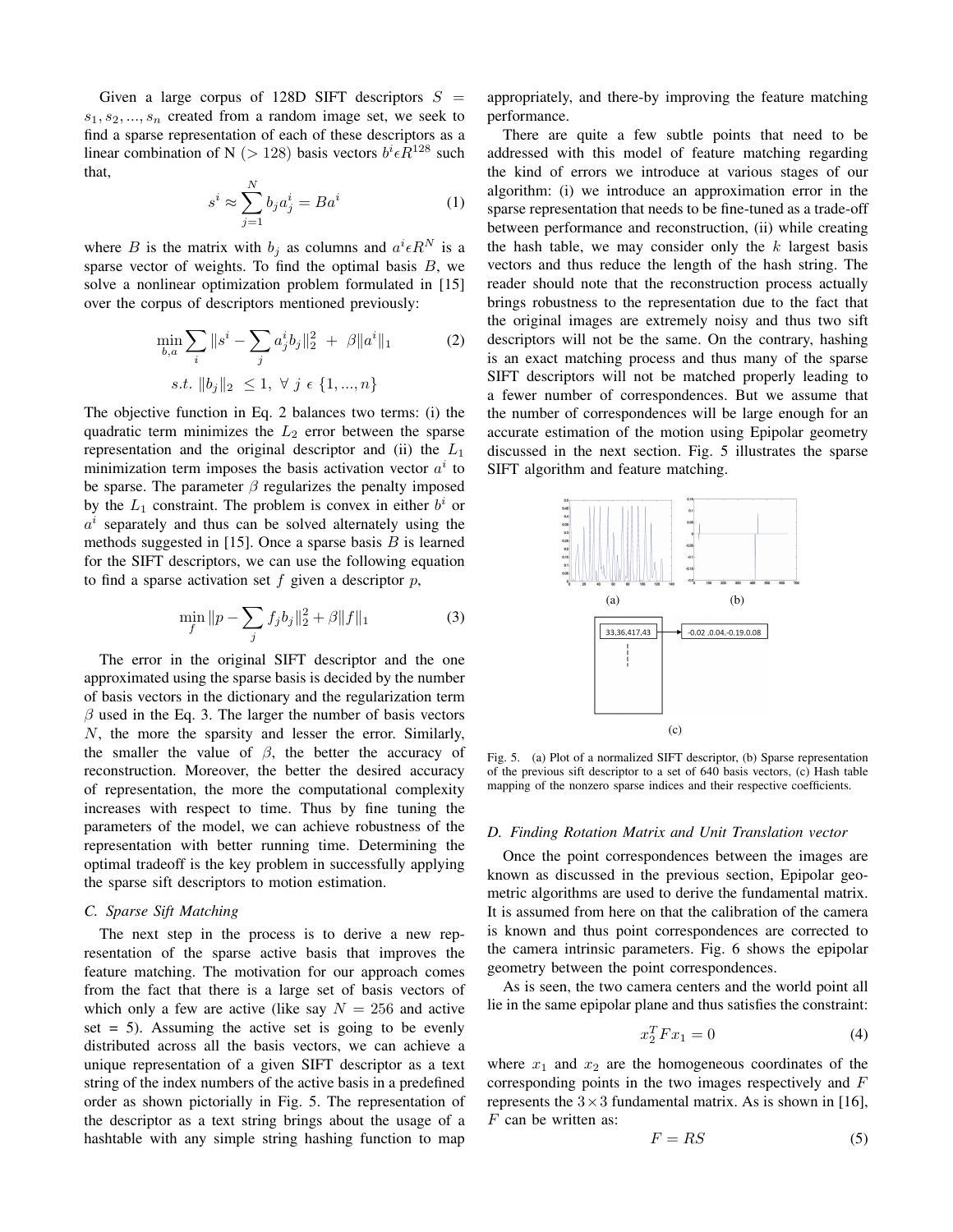

Fig. 6. Illustration of the epipolar constraint. As is seen the camera centers C1 and C2, along with the world point X, lie on the same epipolar plane.

where R is the  $3 \times 3$  rotation matrix of motion and S is the skew-symmetric representation of the translation vector  $T = [t_x, t_y, t_z]^T$ , i.e.

$$
S = \left(\begin{array}{ccc} 0 & -t_z & t_y \\ t_z & 0 & -t_x \\ -t_y & t_x & 0 \end{array}\right) \tag{6}
$$

Note that, for tractability of the solution, the translation vector is conveniently normalized to unity. Given eight or more point correspondences between the two images, Eight Point algorithm  $[17]$  can be used to solve for  $F$ . Since the accuracy of the motion estimates are completely dependent on the accuracy with which the fundamental matrix is computed, RANSAC based methods and normalizations suggested in [6] are used while finding the fundamental matrix.

It can be seen that Eq. 5 implies  $F^T F = S^T S$ , which is a matrix of only the entries from  $T$  and can be solved from the fundamental matrix. As is shown in [16], there will be two possibilities for the unit translation vector which are different by a sign. This means that the unit translation vector can be found independent of the rotation matrix. As per [17], the rotation matrix can be computed from the SVD of the fundamental matrix as follows. Assuming  $F = UDV^T$ , where  $U$  and  $V$  are orthonormal matrices and  $D$  is a diagonal matrix. Define  $E$  as

$$
E = \left( \begin{array}{ccc} 0 & 1 & 0 \\ -1 & 0 & 0 \\ 0 & 0 & 1 \end{array} \right). \tag{7}
$$

Then R is one of the following,  $R = U E V^T$  or  $R =$  $UE^T V^T$ . This can be verified as true by inspection. Note here that we can find the rotation matrix even without computing the translation vector using this approach. As is seen, there are two possibilities for the rotation matrix and two for the translation vector. This ambiguity can be easily solved using the method suggested in [16] by using only the values that will allow the X-coordinates of the point correspondences to lie in front of the camera.

## V. ABSOLUTE TRANSLATION

In the previous section, we showed how to find the rotation matrix and the unit translation vectors from the fundamental matrix. Since it is just the epipolar constraint that is available,



Fig. 7. Illustrates the location (X1, Y1, Z1) and (X2, Y2, Z2) of the helicopter at two time instants along with the orientation. The altimeter reads Y1 and Y2 at the two instants.

which is singular in one of its eigenvalues, division by any magnitude will give a different rotation matrix and a translation vector, which is why the translation was normalized to unit magnitude. Since the goal is to estimate the absolute velocity of the helicopter in the real world, this assumption poses a problem, however it can be effectively solved by incorporating some measure of scale of the translation and map it accurately to the real world coordinates.

In this paper, we suggest the usage of the readings from an infrared sensor attached to the helicopter. The altitude measurement can provide information about the absolute difference in the altitude of the helicopter at the time instants of the two frames and thus can provide a mapping to the absolute scale. If  $\delta y$  represents the difference in altitude of the helicopter, and if  $\theta$  and  $\phi$  give the roll and the pitch of the helicopter (gyroscope readings are used as initial estimates on the orientation of the helicopter) with respect to one of the frames as seen by the gyroscope (Fig. 7), then the absolute altitude difference with respect to the first frame can be written  $\delta Y_1 = \cos(\theta)\cos(\phi)\delta y$ . From this, the scaling of the translation can be found and hence the absolute translation vector. Later, same technique is used for determining the linear velocity of the helicopter.

#### VI. EXPERIMENTS

The vision algorithms were implemented partly in C++ and partly in Matlab. Every frame from the camera is matched against a frame three time steps away. The frames are of size 640x480, which is rescaled to 160x120 for reducing the motion blur and improving the speed with which the SIFT descriptors are generated. The frames are applied with additional deblurring filters and low pass filters to reduce the effects of radio interference noise. Finally they are used for finding the point correspondences using the sparse sift representation mentioned in section V. Table I gives the performance improvement using the sparse SIFT representation for matching the features compared to normal SIFT along with information on the average number of SIFT features present in each of the frames.

Once the point correspondences are computed, we estimate the fundamental matrix and later the rotation matrix along with the unit translation vector. The scale is determined from the IR sensor readings transformed appropriately and later the computed translation vector is used to estimate the velocities. Fig. 8 gives the plots of the actual and the